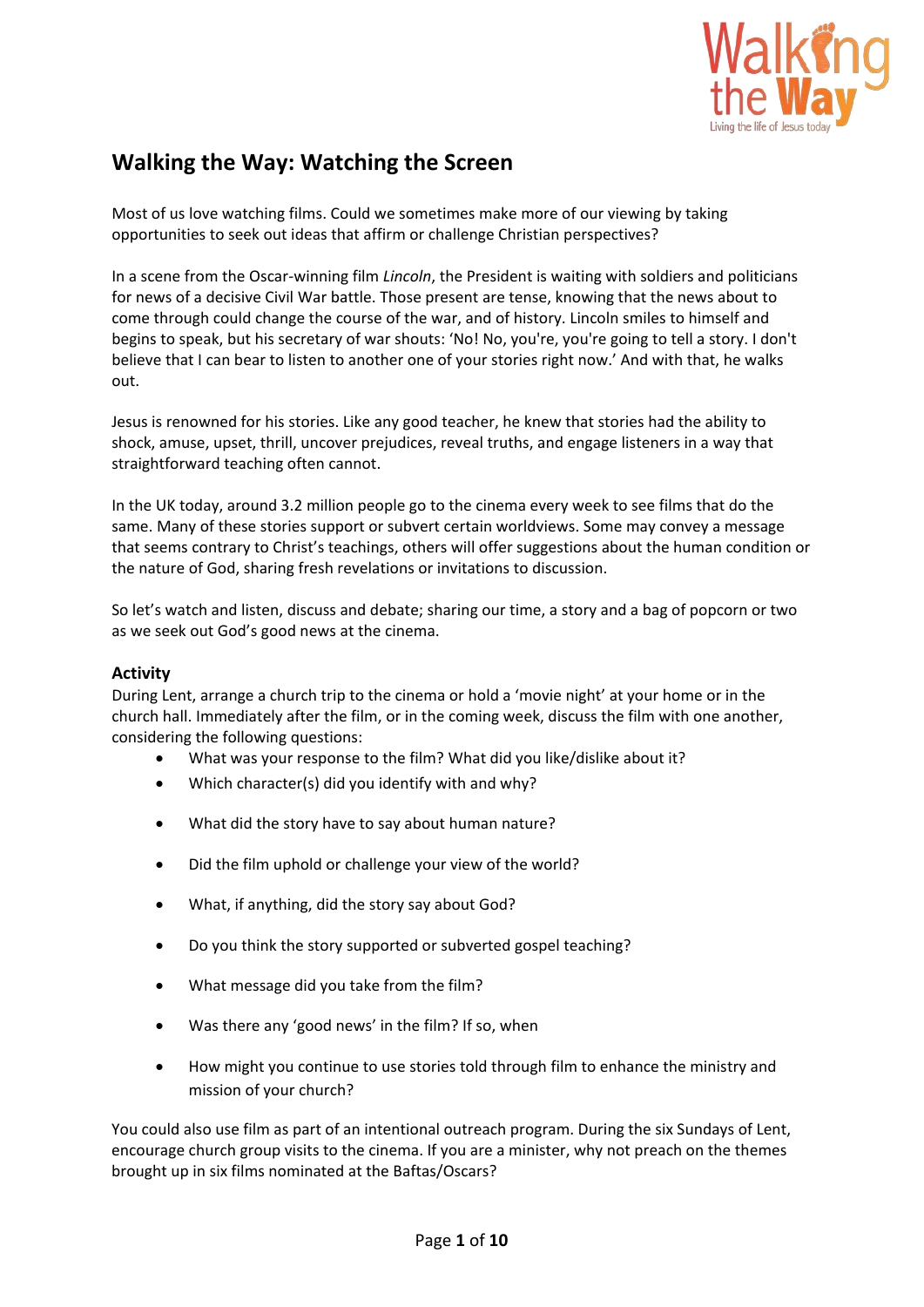If it works better to view films within the church, there are so many to choose from. Ensure you have [appropriate licensing](https://uk.ccli.com/) arrangements in place and choose from the following topics:

### **1: Classic Lent Themed Films**

#### *Chocolat* **(12)**

Storyline: A mysterious woman and her daughter open a chocolate shop in a small French village and shake up the rigid morality of the community.

- What do you think about the portrayal of Christianity in the film? Was it a positive, negative or mixed picture?
- In a scene from the film, the priest asks the congregation: *'*Where will we find truth?' before the wind (or spirit?) blows the doors of the church open. What do you think this might be saying about where we find 'truth'?
- In another scene, [Josephine Muscat](http://www.imdb.com/title/tt0241303/characters/nm0000565?ref_=ttfc_fc_cl_t13) tells Vianne Rocher: 'I heard you don't go to church ... you won't last long here.' What do you think are the main blessings/challenges about living in a society where most people do not attend church?
- Love interest Roux warns [Vianne :](http://www.imdb.com/name/nm0000300/?ref_=tt_trv_qu) 'You make friends with us, you'll make enemies of others.' Who do you think are the Church's friends and enemies today?
- Monsieur le *Comte says: '*All my efforts have been for nothing'. Do you believe that God's response to our prayers and desires is influenced by our actions?
- In his Easter morning address, Father Henri says: 'I think we can't go around measuring our goodness by what we don't do, by what we deny ourselves, what we resist and who we exclude. I think we've got to measure goodness by what we embrace, what we create and who we include.' What are your thoughts on the priest's Easter morning message?
- Where is good news to be found in the film?

#### *The Way* **(12**)

Storyline: A father heads overseas to recover the body of his estranged son who died while traveling the 'El Camino de Santiago' – otherwise known as The Way, or The Way of St James – and decides to take the pilgrimage himself.

- Have you ever been on a pilgrimage or on a trip on which you gained spiritual nourishment/challenge? If so, where did you go and how did you find the experience? If not, would you want to, and why?
- Martin Sheen (the lead actor) is a committed Catholic and outspoken liberal. Do the religious/political views of actors/musicians/artists ever affect the way you view their work? Should it?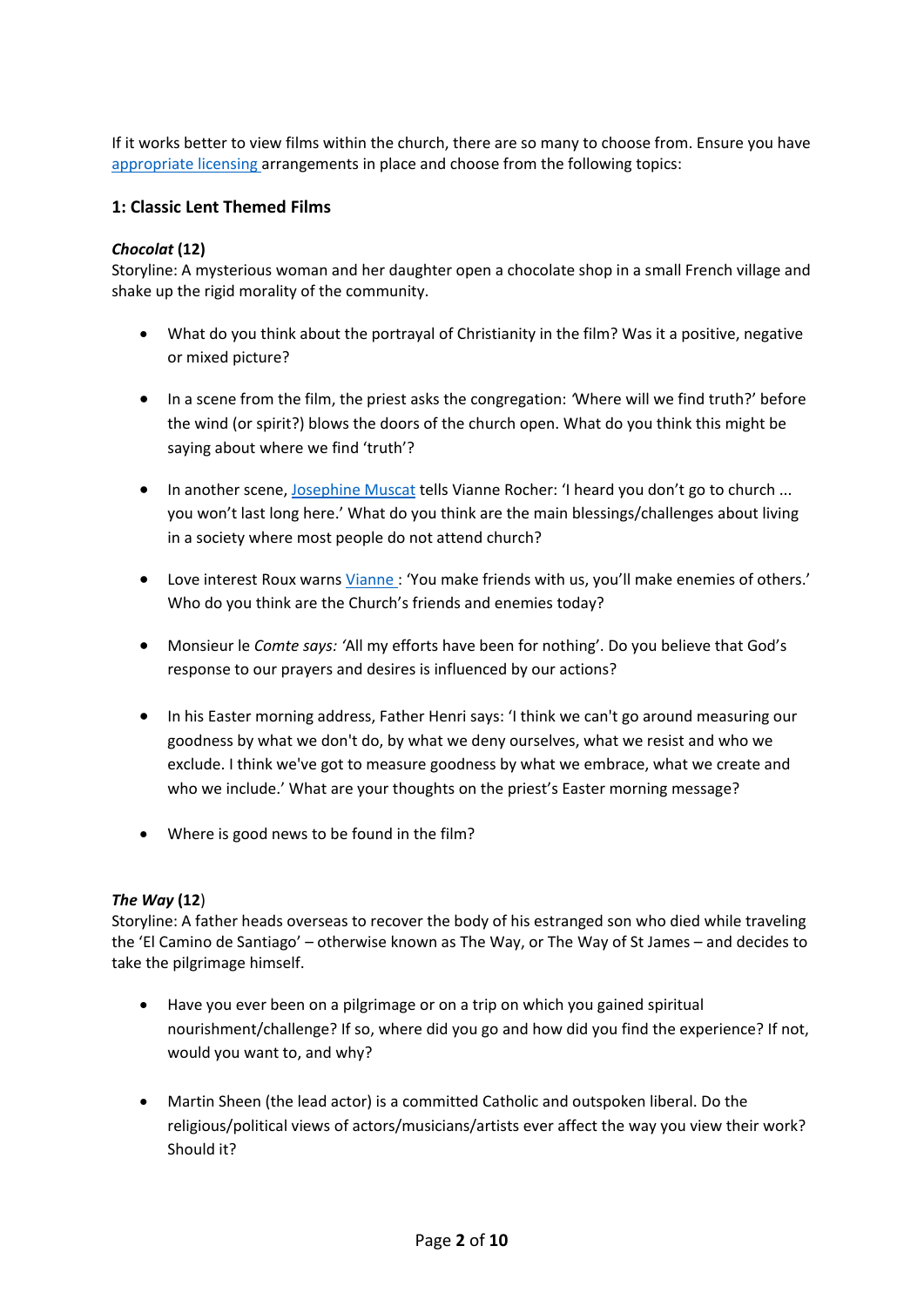- At the beginning of the film, Tom receives a phone call that turns his life upside down. Have you ever received such a call? If so, how did you react and who did you turn to?
- One scene portrays a group of Christians self-flagellating (whipping themselves). This practice, a bodily punishment to show remorse for sin and encourage greater control of the body, came into prominence in medieval western Europe but is still practiced by some religious groups today. How do you view the practice?
- Tom, Jack, Joost and Sarah all seem to have very different reactions to the Cathedral at the end of their pilgrimage. Have you had any memorable reactions to apparently holy places?
- What do you think about the portrayal of Christianity in the film? Was it a positive, negative or mixed picture?
- How might the film be seen as a parable for grief?
- Where is good news to be found in the film?

# **2: Classic Holy Week Themed Films**

#### *Jesus Christ Superstar* **(PG)**

Storyline: This classic rock opera is based loosely on the Gospel accounts of the last week of Jesus' life.

- Was there a quote or a scene that particularly stood out for you?
- Have you seen the film/the stage show before? If so, how did this screening compare?
- Productions of the musical usually weave contemporary imagery into the depiction of Jesus and the disciples – e.g. the disciples as hippies in the 70s, part of the 'Occupy' movement in the early 2010s ... if staged today, who do you think the disciples might be likened to?
- How did you relate to the characters of Judas, Caiaphas and Pilate? Could you empathise with the decisions they made, which led to Jesus being killed on the cross?
- The chief priests describe Jesus as 'dangerous'. Mary Magdalene and Judas both sing the line 'he scares me so' in the song *I Don't Know How To Love Him*. Do you imagine Jesus to be a dangerous character? Does he scare you?
- In the musical, as in the Bible, Jesus knows what Judas is going to do and can even be seen to encourage it. Why do think he does this instead of reasoning with him?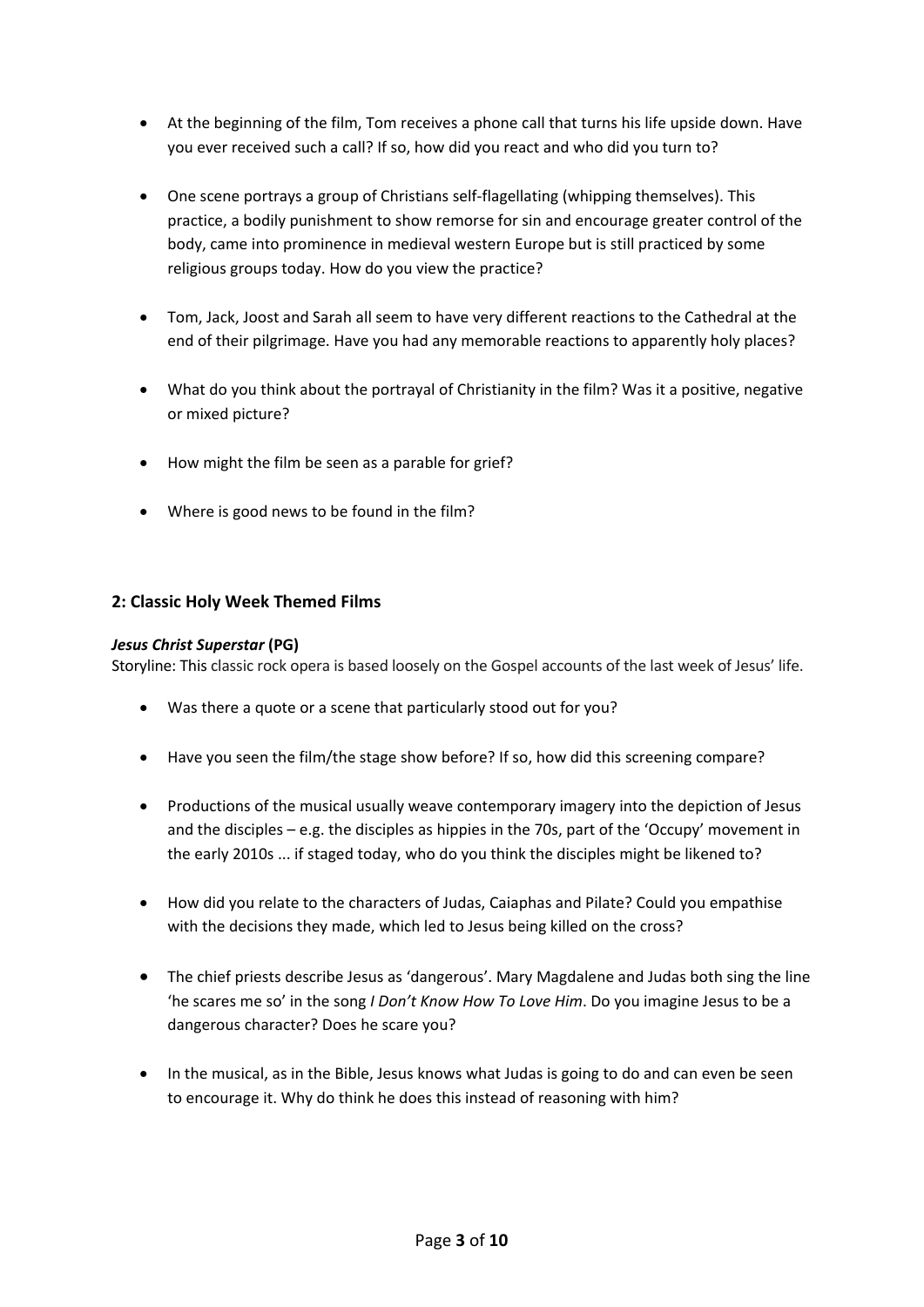- Judas sings to Jesus: 'All your followers are blind ... too much heaven on their minds'. Do you think this could be a fair criticism of Jesus' followers and/or religious zealots through the ages?
- In a scene from the musical, Jesus sings in the garden of Gethsemane: 'I wanna know ... why should I die? You're far too keen on where and how and not so hot on why.' Do you think Jesus knew why he was heading toward the cross?
- What was your response to the film's ending?
- Where is good news to be found in the film?

### *Calvary* **(15):**

Storyline: When a good-natured priest is threatened during a confession, he finds he must battle the dark forces closing in around him.

- Do you think Father James should have told the Bishop/the police who had threatened him and/or tried to stop it? Why/why not?
- In his Gethsemane moment, Father James abandons his priest's clothing and is seen about to escape on the plane to Dublin. Why do you think he didn't go?
- Do you think the film gave a positive, critical or balanced view of the priesthood/the Christian faith?
- 'Do not despair; one of the thieves was saved. Do not presume; one of the thieves was damned.' Why do you think this quote, from influential theologian St Augustine, was shown at the beginning of the film?
- At one point, Father James says to Teresa: 'In situations like this one, people are shocked. The randomness of it. They curse God...they lose their faith in some cases.' She responds: 'They lose their faith? It must have not been much of a faith to begin with if it is so easy for them to lose it.' What do you think about this exchange? Has anything caused you to question or even lose your faith in the past? If you, what helped you to strengthen/find it?
- What parallels/contrasts were there with the biblical telling of Holy Week? Did this retelling cause you to reflect on any parts of the passion in a new way?
- 'The film offers no redemption.' Do you agree with The Christian Post's analysis of the film? Where, if anywhere, is good news to be found in the film?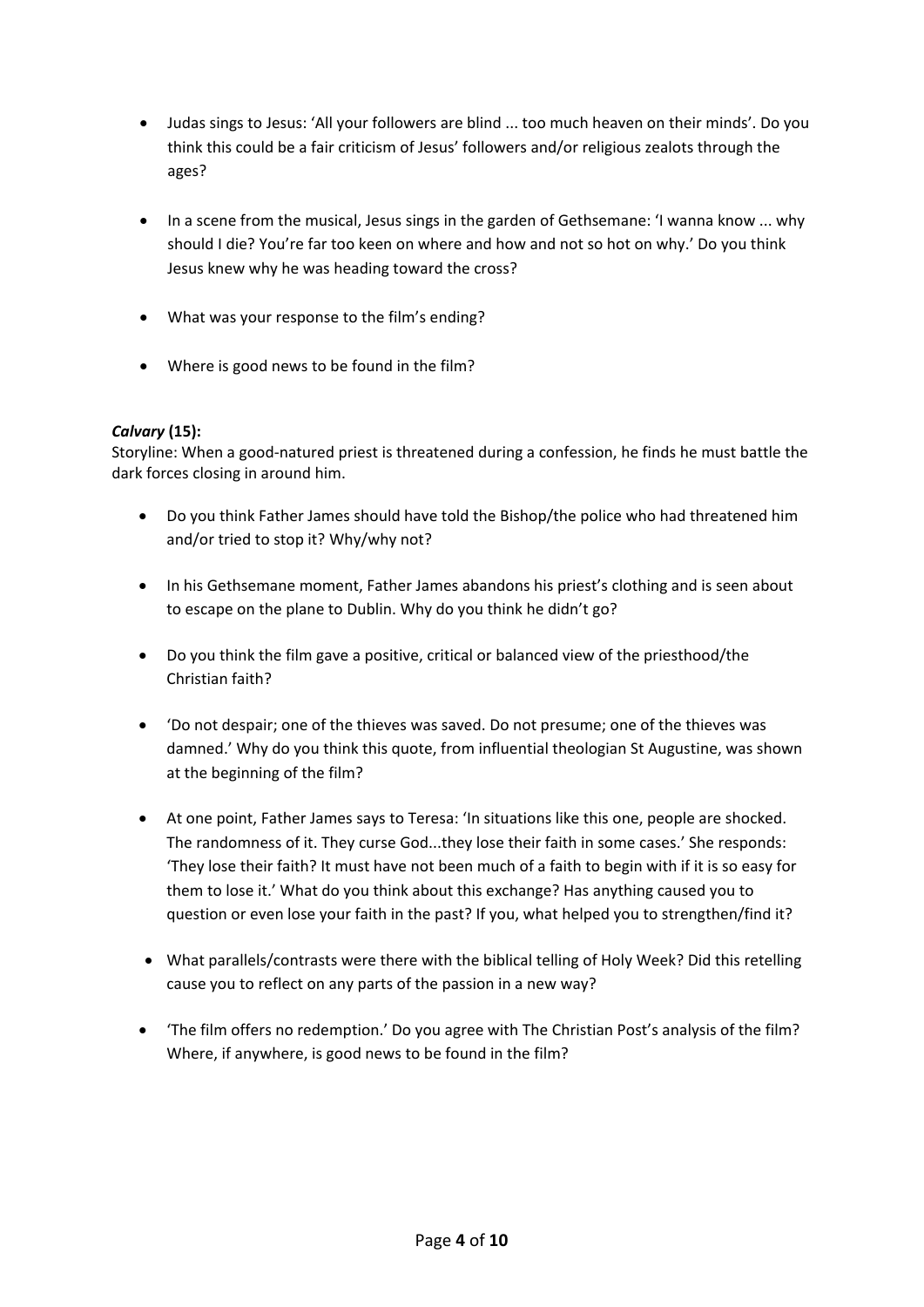# **3: Classic All Age Films**

# *Finding Nemo (U)*

Storyline: After his young son is captured in the Great Barrier Reef and taken to Sydney, a timid clownfish sets out on a journey to bring him home.

- At the beginning of the film, Marlon's fears dictate his outlook on life and his relationships. What place does fear have in your life/society/the Church today?
- $\bullet$  'It's time to let go,' Dory says to Marlon. 'Everything's going to be alright.' What might we as individuals and the Church – need to let go of?
- When Nemo touched the boat, he was taken from the paradise of the reef and from his father. Disobedience led to separation. Many Christians read the story of Adam and Eve in this way. How do you understand that story?
- At the end of the film, it was only in swimming together that the fish escaped their deaths. In our society today, why are so many communal bodies/places struggling? Is our life as a church community attractive to others? Should it be?
- 'It's okay. Daddy's here. Daddy's got you,' says Marlon to Nemo. Jesus called God 'Abba', which some translate as 'Daddy'. Does thinking of God as father, daddy, mother, brother, or friend, change the way you relate to God?
- In the film, Marlon, dives into a dangerous world, makes friends, encounters obstacles and sacrifices his own safety in order to save his child and bring him home. How might Marlon's love for Nemo compare to God's love for us?
- Where is good news to be found in the film?

# *The Lorax (U)*

Storyline: A 12-year-old boy searches for the one thing that will help him to win the affection of the girl of his dreams. To find it, he must discover the story of the Lorax, a grumpy yet charming creature who fights to protect his world.

- Did the film remind you of any stories or passages from the Bible? If so, which ones and why?
- James Watt, former US Secretary of the Interior, once said: 'The earth was put here by the Lord for His people to subdue and to use for profitable purposes on their way to the hereafter. What do you think the film and the Bible have to say about this 'dominion' view of creation?
- In a scene from the film, The Lorax says: 'Which way does a tree fall? ... It falls the way it leans. Be careful which way you lean.' What's your response to this quote?
- The Once-ler challenges The Lorax to prove his authority by showing him some magic and later asks him: 'If you've got a problem with what I'm doing, why don't you use your powers to stop me?' The Lorax replies: 'I told you – that's not how it works.' How might this relate to the way that God guides us and interacts with creation?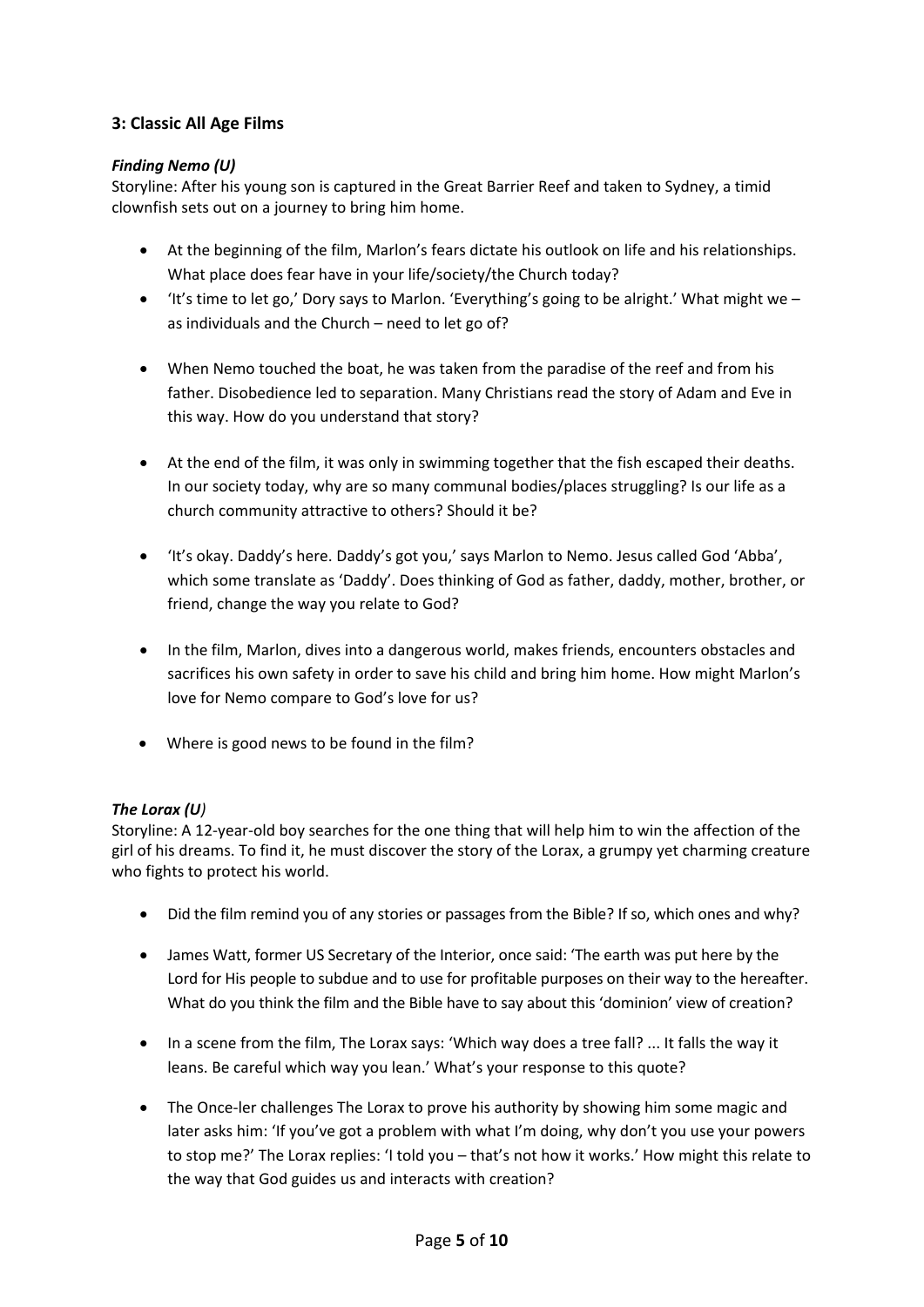- The Lorax left the Once-ler with the word 'unless' to encourage him to reflect on his teaching and consider his own actions. What word or phrase might we want to pass on to the next generation as a challenge or call to live well?
- Where is good news to be found in the film?

# **Foreign Language Films**

# *Of Gods and Men* **(15)**

Storyline: A group of Trappist monks stationed with an impoverished Algerian community must decide whether to leave or stay when they come under threat by fundamentalist terrorists.

- The monks are happy to attend the Muslim ceremonies in their community. If you have attended worship of another religion or denomination, what challenges and/or blessings did you experience?
- In the film, some villagers are horrified by a deadly attack on Christians in their community and express their incomprehension at those who kill in the name of Islam. One villager says: 'God says in the Quran: 'You kill your brother, you go to hell … [terrorists] say they're religious. They've never read the Quran.' In what ways do fundamentalist groups who claim to be religious reveal/distort the truths of the religion they claim to represent?
- Christian is accused of being over-indulgent with the terrorists by an army captain. Which groups should our faith inspire us to be over-indulgent with today?
- The monks have vows to keep and accepting safety while leaving their poor neighbours behind would violate everything to which they have devoted their lives. One of the monks, Brother Luc, says: 'We are in a risky situation but we persist in our faith and our confidence in God. It is through poverty, failure and death that we advance towards him.' What is your reaction to these words about Christian living? Should we follow such words in this community? If so, how?
- Do you think the monks should have stayed or left? What, if anything, does their decision accomplish?
- 'Remember that love is eternal hope. Love endures everything.' How do you respond to Christian's words? Is there anything love cannot endure?
- Where is good news to be found in the film?

# *Hedd Wyn* **(12)**

Storyline: Hedd Wyn, a young poet living in the countryside in North Wales, competes for the most coveted prize in Welsh Poetry – the chair of the National Eisteddfod, a 100-year-old tradition. Before the winner is announced Hedd Wyn gets sent to fight with the English in the trenches of the First World War.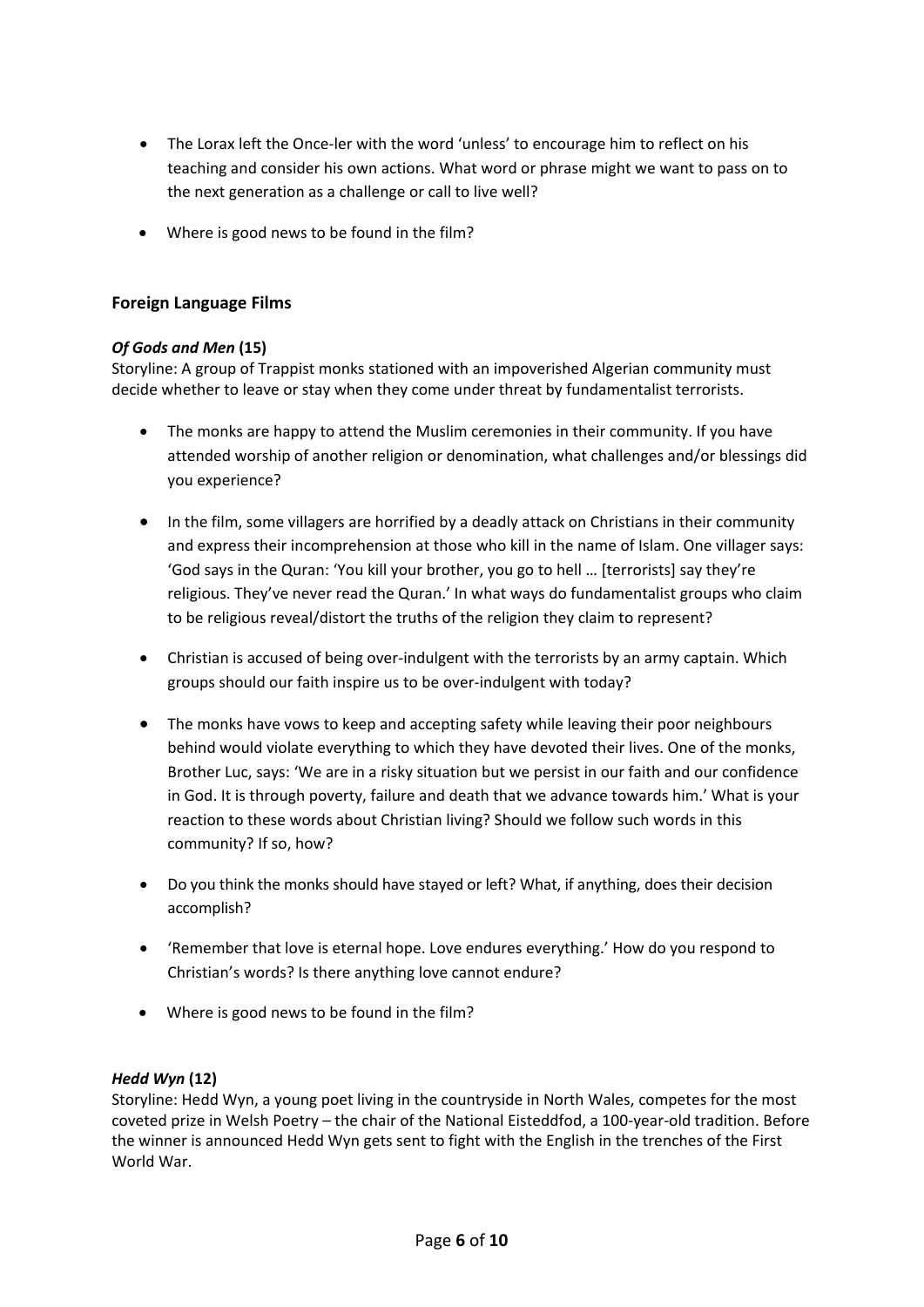- If you are a Welsh speaker, what difference did it make watching a film in Welsh?
- In one scene, a vicar says: 'If you are on God's side, join now to keep Great Britain great and mighty.' Do you think that clergy/the Church should ever speak for/against participating in conflict?
- The [Belief and Action exhibition](http://www.walesforpeace.org/wfp/theme_belief_and_action.html) by Wales for Peace –explores why some conscientious objectors chose to take the difficult path of resisting conscription in the First World War. One of the questions it asks is 'how can we support soldiers but not war'? What is your response to this?
- Some conservative Christians in America voted for Donald Trump because they thought Hillary Clinton would dilute gun ownership laws. For some Christians, there is no tension between Jesus' teaching and a justified use of violence. Do you think there is ever a time to use violence in order to protect yourself/others or to stand up for what you believe is right?
- 'Real men go to war,' says Lizzie. Is her view still given credence? Does gender or peer pressure play a part in the prevalence of war today?

Ellis asks: 'What use is poetry these days?' What is the purpose of art (or any sort) in a time of war?

- At one point, Germans are referred to as 'the devil's children'. Do you think that we have to dehumanise people in order to let go of our compassion for them? Who does our society dehumanise today and how can we challenge this?
- Where is good news to be found in the film?

# **Films from the 2010s**

# *Gravity* **(12)**

Storyline: Two astronauts work together to survive after an accident which leaves them stranded in space.

- As Matt returns to Ryan, she asks how he survived, and the radio plays Hank Williams' *Angels Are Hard To Find*. Do you think Matt's return and help is miraculous, a hallucination, and/or the product of an inbuilt survival instinct?
- In one scene, Matt says to Ryan: 'I get it, it's nice up here. You can just shut down all the systems, turn out all the lights and just close your eyes and tune out everybody. There's nobody up here that can hurt you. It's safe. I mean, what's the point of going on? What's the point of living? Your kid died. Doesn't get any rougher than that. But still, it's a matter of what you do now. If you decide to go, then you gotta just get on with it. Sit back, enjoy the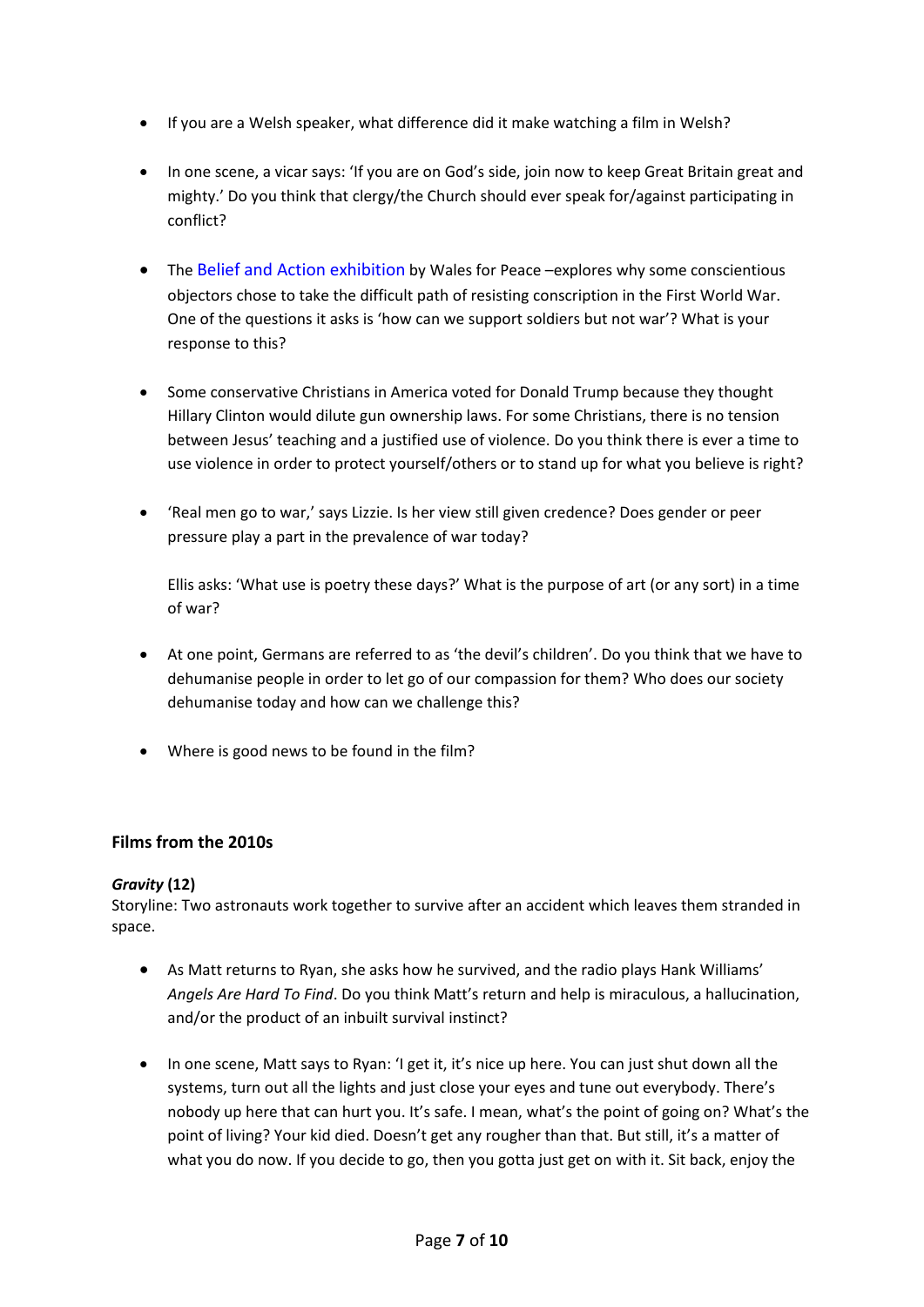ride. You gotta plant both your feet on the ground and start livin' life.' In what ways, if any, do you relate to Matt's words to Ryan here?

- 'Thank you,' are Ryan's last words as she stands and looks up to the sky. What is your response to this ending?
- What do you think this film might have to say about prayer, suffering or death?
- In his film review for the Guardian, Giles Fraser wrote: 'It's the most beautifully religious thing I have seen in ages ... Religion is something that is now being done better elsewhere, on the telly and in the cinema." Do you agree/disagree with his comments? How might this influence the way we 'do' church, evangelism, etc?
- Where is good news to be found in the film?

### *A Monster Calls* **(12)**

Storyline: A boy seeks the help of a tree monster to cope with his single mother's terminal illness.

- Conor's family do not share with him the truth of his Mum's condition, telling him: 'Everything will be fine'. Do you children should be shielded from certain topics? How easy do you find talking about death?
- What was your response to the Monster's stories? Do they have a clear meaning? How are they similar/different to Jesus' parables?
- In the film, stories and art allow Conor and his mum to explore truths about life and meaning. Is there an art/medium/hobby that allows you to do the same?
- Who/what do you think the Monster represents? In his review, Stacey Tuttle, of The Shepherd Project – a Christian para-church organisation – says: 'The monster ... symbolizes God ... for all his harshness, he is also incredibly tender. He gives Conor the ability and freedom to forgive himself. He comforts Connor in grief. He heals. He provides hope.' What do you think of this interpretation of the Monster?
- In one scene, Conor asks the Monster: 'What do I do?' Monster: 'What you did just now. You speak the truth.' Conor: 'That's all?' Monster: 'You think it's easy? You were willing to die rather than speak it!' Have there been times in your life when speaking the truth felt difficult/liberating? Do you think speaking the truth always sets you free?
- What was your response to the film's ending? What did you take it to mean?
- Where is good news to be found in the film?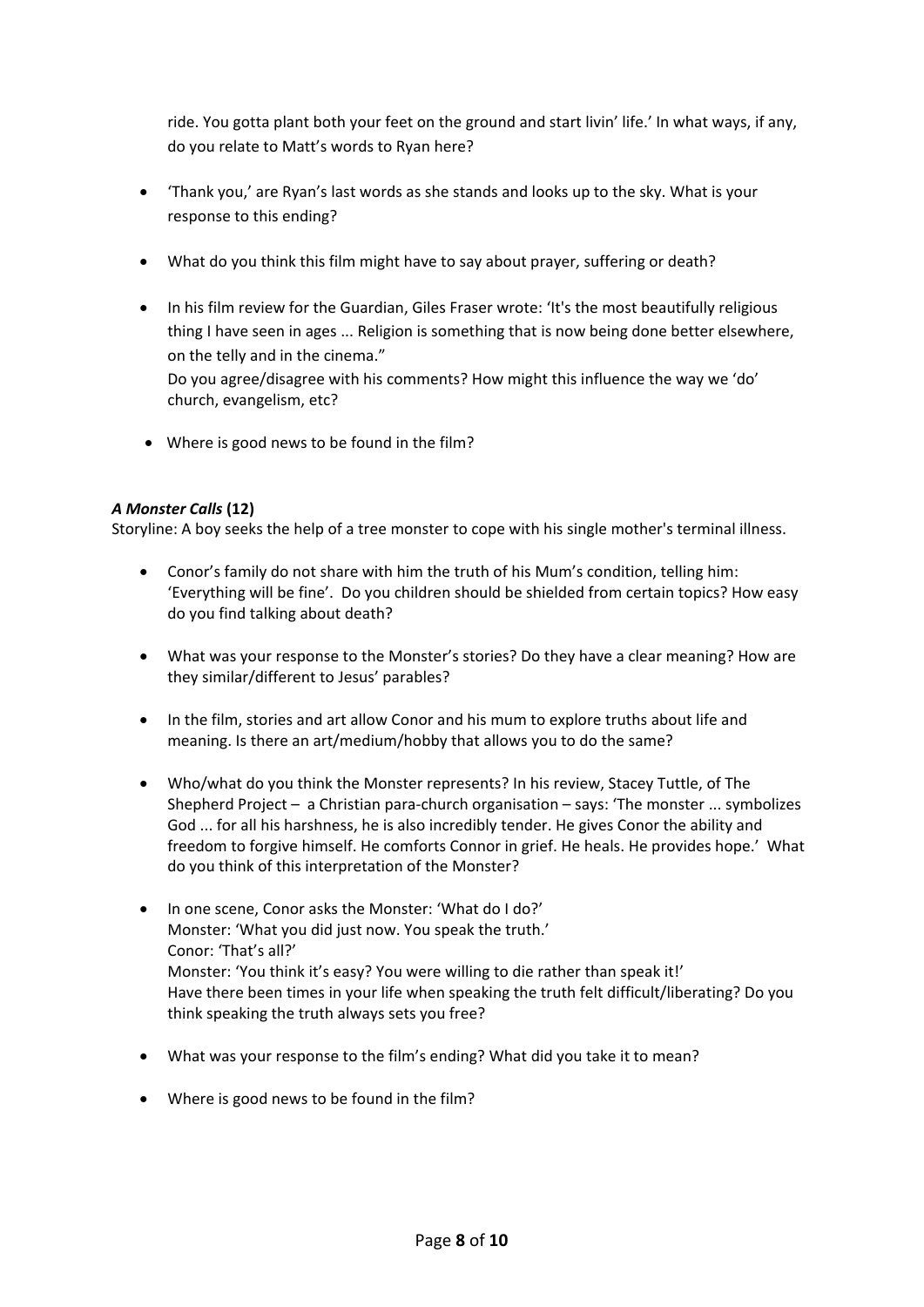# **Films critiquing the Church**

### *Philomena* **(12)**

Storyline: A political journalist helps a woman search for her son, who was taken away from her decades ago after she became pregnant and was forced to live in a convent.

- 'Some of the nuns were very nice,' says Philomena to her daughter and Martin (the journalist). Did you consider Philomena's ability to see the good in people and situations as hopeful/naive/loving/a coping mechanism or other?
- Considering the actions of the nuns, should we be surprised that many people today are suspicious or even hostile towards the Church? Should this affect the way we spread the Good News?
- Philomena's father sent her away and told everyone she was dead. Which groups does society try to shut off/exclude/deny today?
- 'Why would God bestow on us a sexual desire which he then wants us to resist? Is it some weird game that he's invented to alleviate the boredom of being omnipotent?' How would you respond to Martin's question?
- Of the mothers buried in the cemetery, Sister Hildegard says: 'Their suffering was atonement for their sins.' Do you think suffering can be an atonement for sin? What does the Bible say about this?
- The normally placid and generous Philomena becomes animated and vexed when talking about *The Slipper and the Horseshoe* – a 1970's British musical film retelling the classic fairytale *Cinderella*. Do stories (on the page or screen) enable us to empathize/get impassioned/see injustices in ways that our own life story sometimes doesn't?
- Where is good news to be found in the film?

# *Saved!* **(12)**

Storyline: When a girl attending a Christian high school becomes pregnant, she finds herself demonised and ostracised as her former friends turn on her.

- What do you think about the portrayal of faith and/or Christianity in the film?
- What is your experience of, and attitude towards, faith schools?
- The worship service at the school involves contemporary music, flashing lights and a somersaulting pastor. Is this what is needed to make the church attractive to young people today?